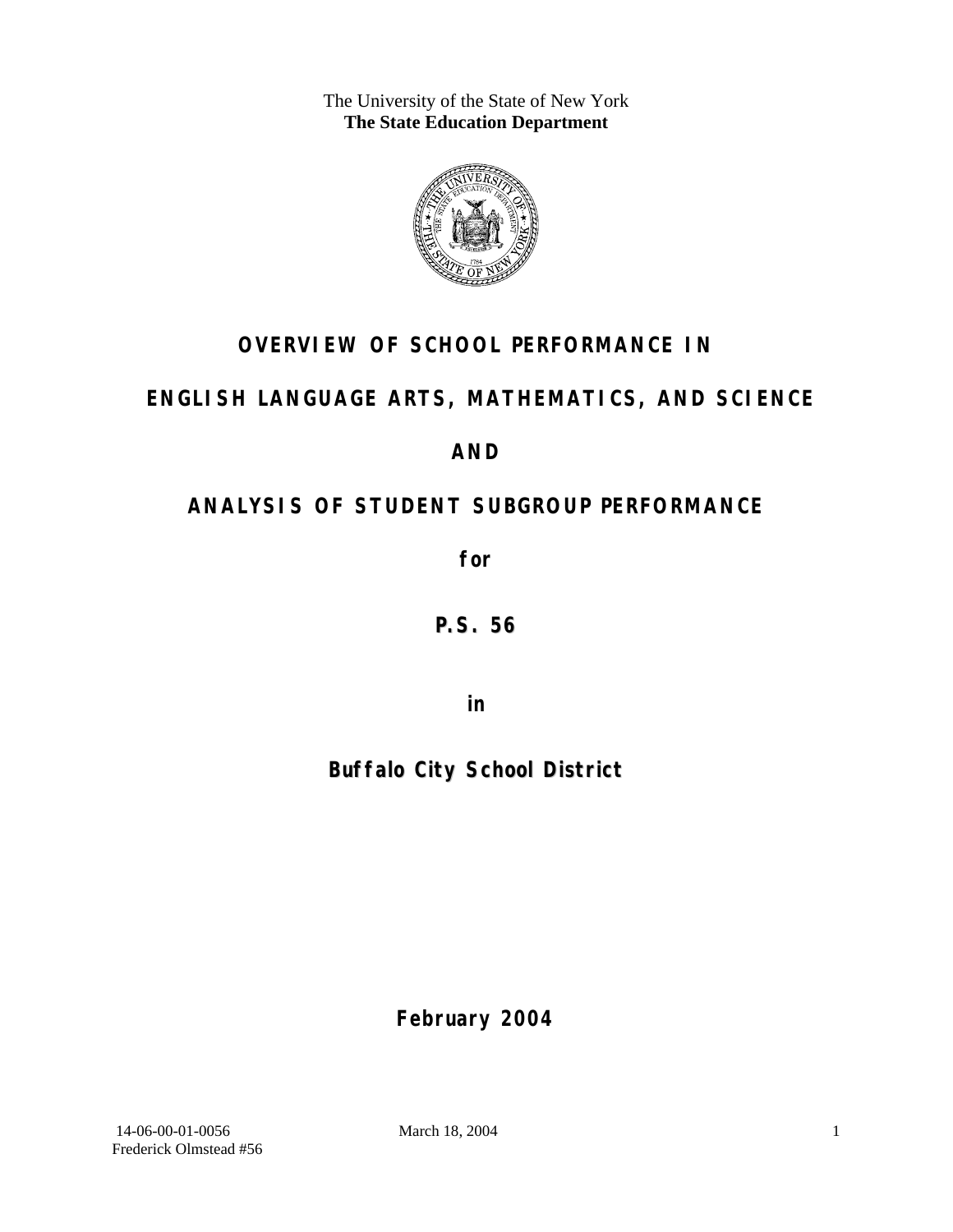### **THE UNIVERSITY OF THE STATE OF NEW YORK**

### **Regents of The University**

| Tonawanda             |
|-----------------------|
| <b>Hollis</b>         |
| Staten Island         |
| New Rochelle          |
| Peru                  |
| Huntington            |
| <b>North Syracuse</b> |
| New York              |
| <b>Belle Harbor</b>   |
| <b>Buffalo</b>        |
| Hartsdale             |
| Albany                |
| <b>Bronx</b>          |
| New York              |
| <b>Binghamton</b>     |
| Rochester             |

#### **President of The University and Commissioner of Education**

RICHARD P. MILLS

**Deputy Commissioner for Elementary, Middle, Secondary and Continuing Education**  JAMES A. KADAMUS

#### **Coordinator, School Operations and Management Services**

CHARLES SZUBERLA

#### **Coordinator, Information and Reporting Services**

MARTHA P. MUSSER

The State Education Department does not discriminate on the basis of age, color, religion, creed, disability, marital status, veteran status, national origin, race, gender, genetic predisposition or carrier status, or sexual orientation in its educational programs, services and activities. Portions of this publication can be made available in a variety of formats, including braille, large print or audio tape, upon request. Inquiries concerning this policy of nondiscrimination should be directed to the Department's Office for Diversity, Ethics, and Access, Room 530, Education Building, Albany, NY 12234. **Requests for additional copies of this publication may be made by contacting the Publications Sales Desk, Room 309, Education Building, Albany, NY 12234.** 

Please address all correspondence about this report that is not related to data corrections to:

*School Report Card Coordinator Information and Reporting Services Team New York State Education Department Room 863 EBA 89 Washington Avenue Albany, NY 12234*  E-mail: *RPTCARD@mail.nysed.gov*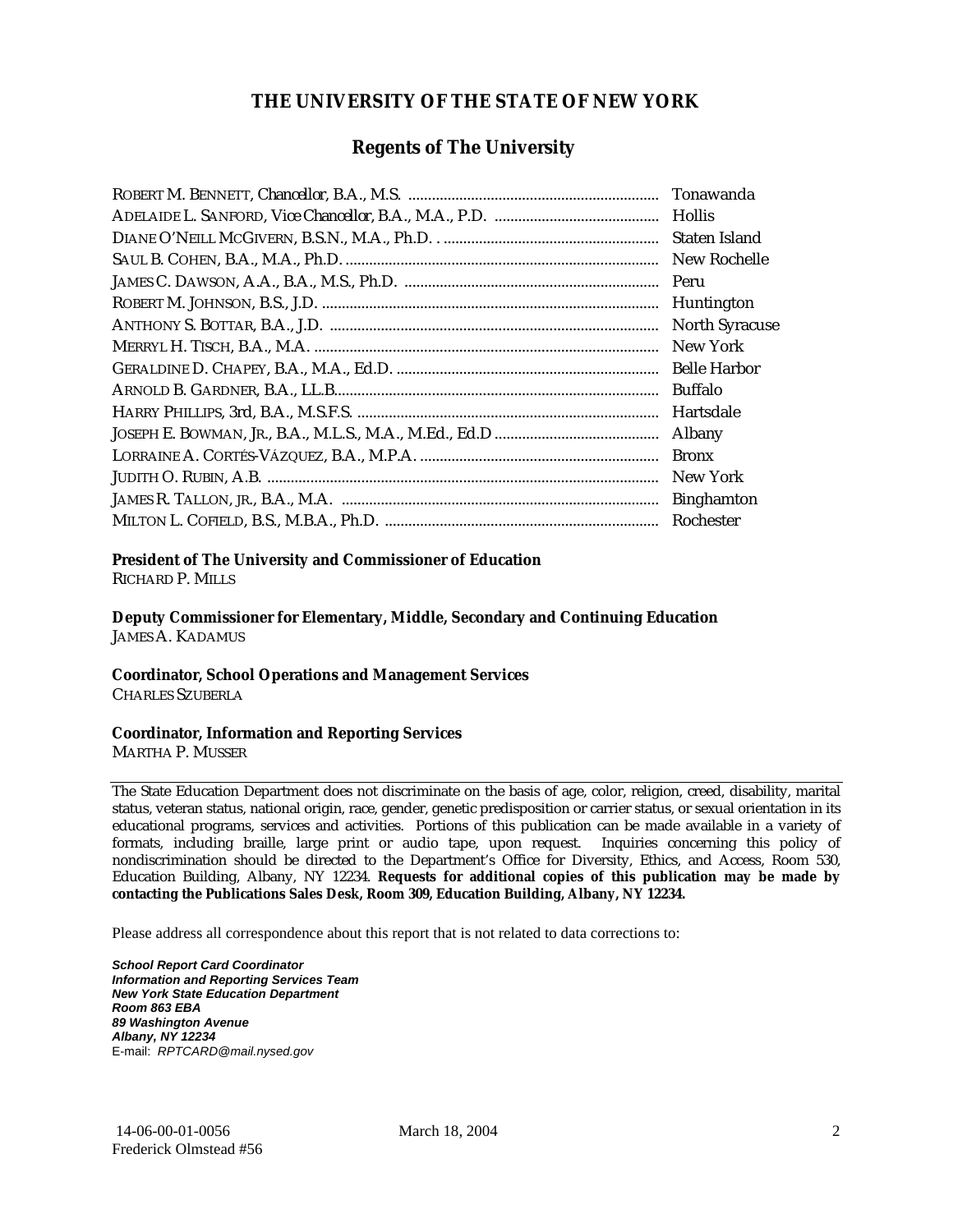The *New York State School Report Card* is an important part of the Board of Regents effort to raise learning standards for all students. It provides information to the public on student performance and other measures of school and district performance. Knowledge gained from the school report card on a school's strengths and weaknesses can be used to improve instruction and services to students.

The *New York State School Report Card* consists of three parts: the *Overview of School Performance in English Language Arts, Mathematics, and Science and Analysis of Student Subgroup Performance,* the *Comprehensive Information Report,* and the *School Accountability Report*. The *Overview and Analysis* presents performance data on measures required by the federal No Child Left Behind Act: English, mathematics, science, and graduation rate. Performance data on other State assessments can be found in the *Comprehensive Information Report*. The *School Accountability Report* provides information as to whether a school is making adequate progress toward enabling all students to achieve proficiency in English and mathematics.

State assessments are designed to help ensure that all students reach high learning standards. They show whether students are getting the foundation knowledge they need to succeed at the elementary, middle, and commencement levels and beyond. The State requires that students who are not making appropriate progress toward the standards receive academic intervention services.

In the *Overview*, performance on the elementary- and middle-level assessments in English language arts and mathematics and on the middle-level science test is reported in terms of mean scores and the percentage of students scoring at each of the four levels. These levels indicate performance on the standards from seriously deficient to advanced proficiency. Performance on the elementary-level science test is reported in terms of mean scores and the percentage of students making appropriate progress. Regents examination scores are reported in four score ranges. Scores of 65 to 100 are passing; scores of 55 to 64 earn credit toward a local diploma (with the approval of the local board of education). Though each elementary- and middle-level assessment is administered to students in a specific grade, secondary-level assessments are taken by students when they complete the coursework for the core curriculum. Therefore, the performance of students at the secondary level is measured for a student cohort rather than a group of students at a particular grade level. Students are grouped in cohorts according to the year in which they first entered grade 9.

The assessment data in the *Overview and Analysis* are for all tested students in the school, including general-education students and students with disabilities. In the *Overview*, each school's performance is compared with that of schools similar in grade level, district resources, and student needs as indicated by income and limited English proficiency (LEP) status. Each district's performance is compared with that of all public schools statewide. In the *Analysis*, performance is disaggregated by race/ethnicity, disability status, gender, LEP status, income level, and migrant status.

Explanations of terms referred to or symbols used in this part of the school report card may be found in the glossary on the last page. Further information on the school report card may be found in the guide, *Understanding Your School Report Card: February 2004*, available on the Information and Reporting Services Web site at www.emsc.nysed.gov/irts.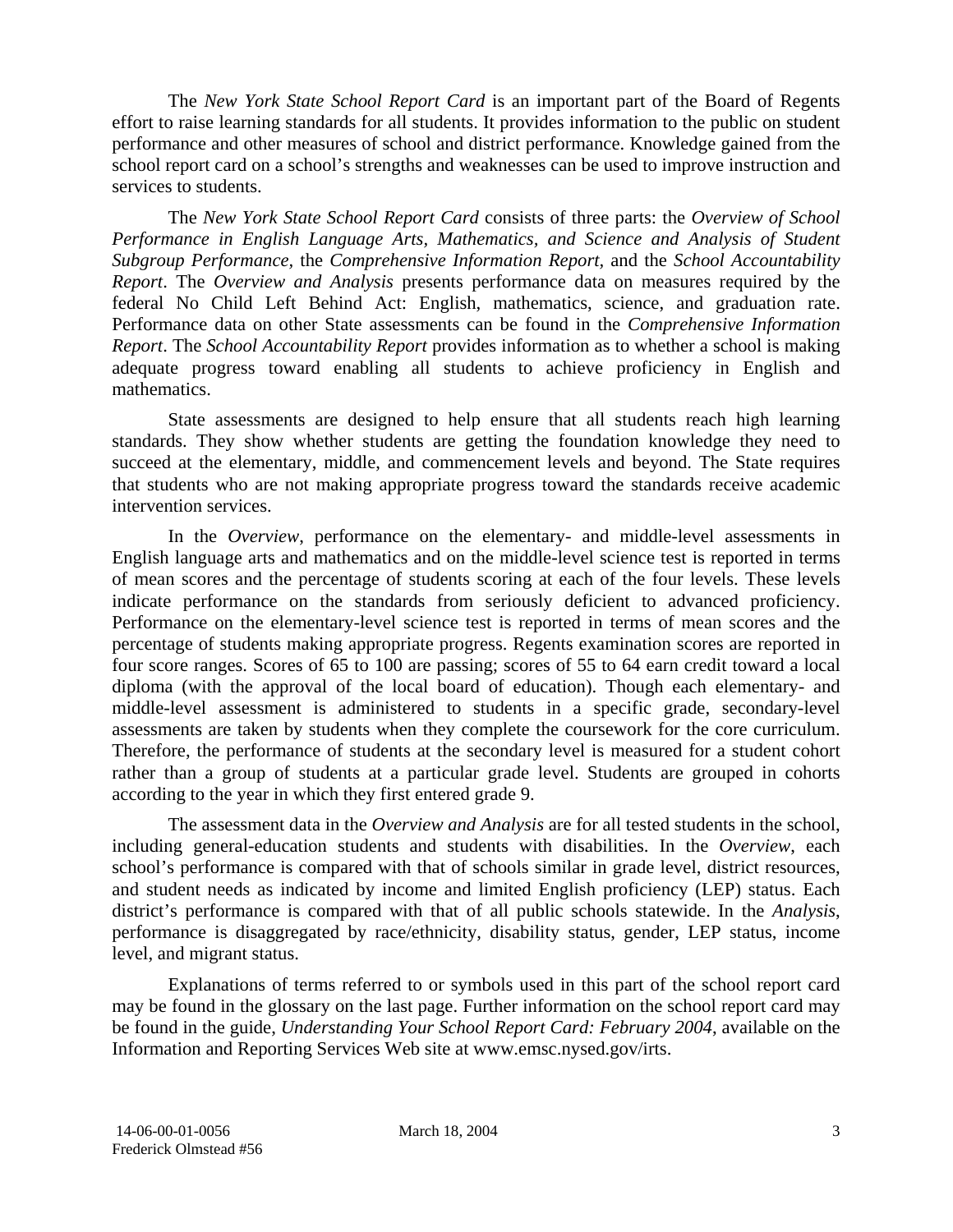# **Overview of School Performance in English Language Arts, Mathematics, and Science**

### **School Profile**

| Principal:<br>Michael Gruber | (716)888-7100<br>Phone: |                           |
|------------------------------|-------------------------|---------------------------|
| <b>Organization</b>          | Grade Range             | <b>Student Enrollment</b> |
| $2002 - 03$                  | $6 - 8$                 | 323                       |

| 2001–02 School District-wide Total Expenditure per Pupil | \$12,201 |
|----------------------------------------------------------|----------|
|----------------------------------------------------------|----------|

| <b>Similar</b><br><b>Schools</b> | This school is in Similar Schools Group 22. All schools in this group are middle level schools in large cities other<br>than New York City. The schools in this group are in the lower range of student needs for middle level schools in<br>these districts. |
|----------------------------------|---------------------------------------------------------------------------------------------------------------------------------------------------------------------------------------------------------------------------------------------------------------|
| Group                            |                                                                                                                                                                                                                                                               |

### **2002–03 Percentage of Core Classes Taught by Highly Qualified Teachers\***

| <b>Number of Core</b><br><b>Classes</b> | <b>Percent Taught</b><br>by Highly<br>Qualified<br><b>Teachers</b> |
|-----------------------------------------|--------------------------------------------------------------------|
| 63                                      | 70%                                                                |

\*For the 2002-03 school year, SED is reporting that teachers of core classes are highly qualified if they are certified to teach those classes. However, No Child Left Behind (NCLB) imposes requirements beyond certification for some teachers to be considered highly qualified. In future years, when New York State uses the NCLB criteria for reporting, certified teachers must fulfill all NCLB requirements to be counted as highly qualified.

#### **2002–03 Percentage of Teachers with No Valid Teaching Certificate\***

| Number of<br><b>Teachers</b> | <b>Percent with No</b><br><b>Valid Teaching</b><br><b>Certificate</b> |
|------------------------------|-----------------------------------------------------------------------|
|                              | 22%                                                                   |

\*This count includes teachers with temporary licenses who do not have a valid permanent, provisional, or transitional teaching certificate.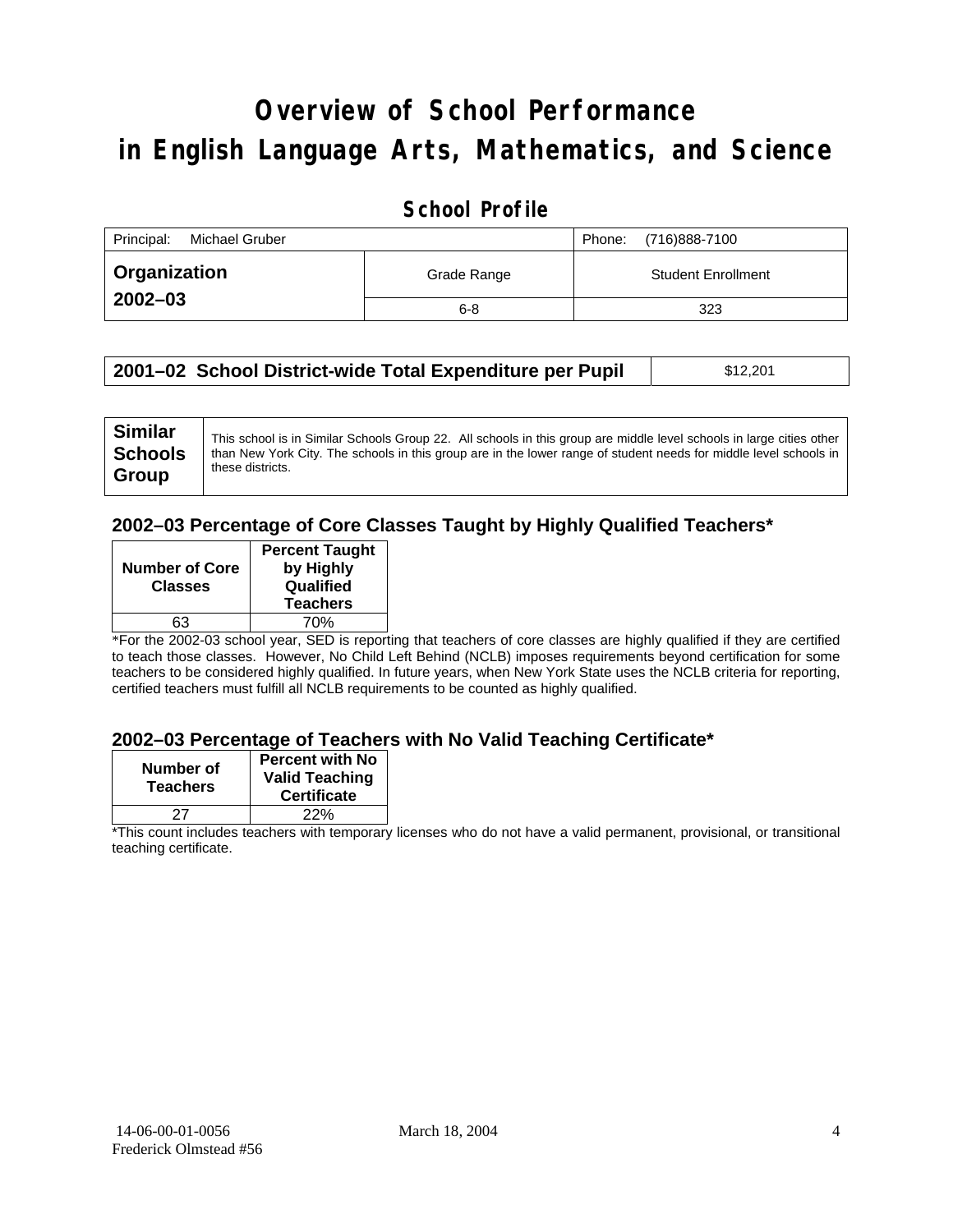# **Elementary Level**

English Language Arts



|                                        |                    | <b>Counts of Students Tested</b> |                    |                    |              |                   |  |
|----------------------------------------|--------------------|----------------------------------|--------------------|--------------------|--------------|-------------------|--|
| Performance at I<br><b>This School</b> | Level 1<br>455-602 | Level 2<br>603-644               | Level 3<br>645-691 | Level 4<br>692-800 | <b>Total</b> | <b>Mean Score</b> |  |
| Jan-Feb 2001                           | 10                 | 32                               |                    | 41                 | 160          | 667               |  |
| Jan-Feb 2002                           |                    |                                  |                    |                    |              |                   |  |
| Feb 2003                               |                    |                                  |                    |                    |              |                   |  |

|         | Elementary-Level English Language Arts Levels — Listening, Reading, and Writing Standards                 |  |  |  |  |
|---------|-----------------------------------------------------------------------------------------------------------|--|--|--|--|
| Level 4 | These students exceed the standards and are moving toward high performance on the Regents examination.    |  |  |  |  |
| Level 3 | These students meet the standards and, with continued steady growth, should pass the Regents examination. |  |  |  |  |
| Level 2 | These students <b>need extra help</b> to meet the standards and pass the Regents examination.             |  |  |  |  |
| Level 1 | These students have serious academic deficiencies.                                                        |  |  |  |  |

**Performance of Limited English Proficient Students Taking the New York State English as a Second Language Achievement Test (NYSESLAT) as the Measure of English Language Arts Achievement**

| Grade 4 | <b>Number</b><br><b>Tested</b> | Level 1 | Level 2 | Level 3 | Level 4 |
|---------|--------------------------------|---------|---------|---------|---------|
| 2003    |                                |         |         |         |         |

**Performance of Students with Severe Disabilities on the New York State Alternate Assessment (NYSAA) in English** 

| <b>Elementary Level</b> | <b>Number</b><br>Tested | AA-Level 1 | AA-Level 2 | AA-Level 3 | AA-Level 4 |
|-------------------------|-------------------------|------------|------------|------------|------------|
| $2002 - 03$             |                         |            |            |            |            |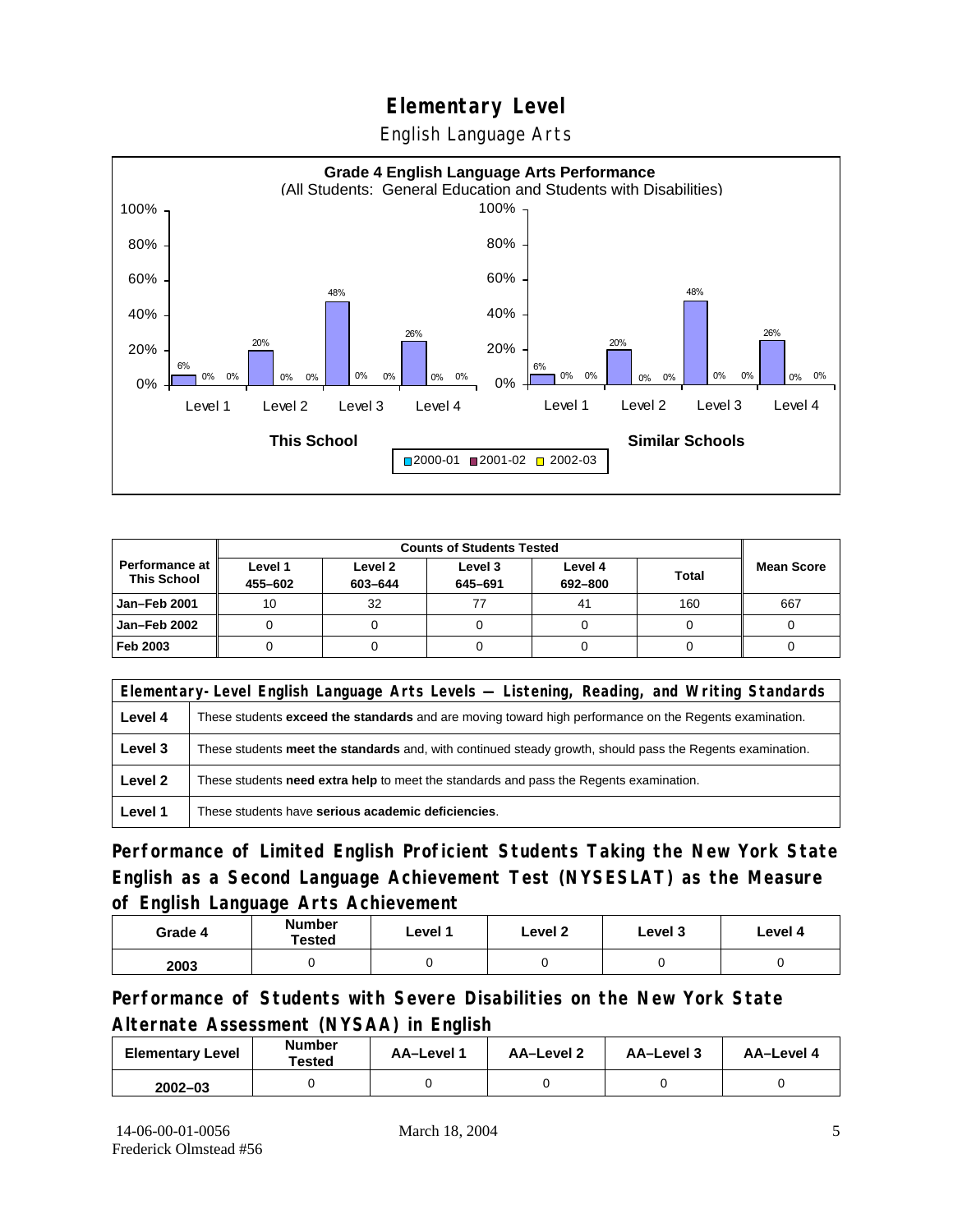# **Elementary Level**

### Mathematics



|                                               |                    | <b>Counts of Students Tested</b> |                    |                    |              |                   |
|-----------------------------------------------|--------------------|----------------------------------|--------------------|--------------------|--------------|-------------------|
| <b>Performance at I</b><br><b>This School</b> | Level 1<br>448-601 | Level 2<br>602-636               | Level 3<br>637-677 | Level 4<br>678-810 | <b>Total</b> | <b>Mean Score</b> |
| May 2001                                      |                    | 21                               | 60                 | 71                 | 160          | 672               |
| May 2002                                      |                    |                                  |                    |                    |              |                   |
| May 2003                                      |                    |                                  |                    |                    |              |                   |

|         | Elementary-Level Mathematics Levels -                                                                     |  |  |  |
|---------|-----------------------------------------------------------------------------------------------------------|--|--|--|
|         | Knowledge, Reasoning, and Problem-Solving Standards                                                       |  |  |  |
| Level 4 | These students exceed the standards and are moving toward high performance on the Regents examination.    |  |  |  |
| Level 3 | These students meet the standards and, with continued steady growth, should pass the Regents examination. |  |  |  |
| Level 2 | These students need extra help to meet the standards and pass the Regents examination.                    |  |  |  |
| Level 1 | These students have serious academic deficiencies.                                                        |  |  |  |

### **Performance of Students with Severe Disabilities on the New York State Alternate Assessment (NYSAA) in Mathematics**

| <b>Elementary Level</b> | <b>Number</b><br>Tested | AA-Level 1 | AA-Level 2 | AA-Level 3 | AA-Level 4 |
|-------------------------|-------------------------|------------|------------|------------|------------|
| $2002 - 03$             |                         |            |            |            |            |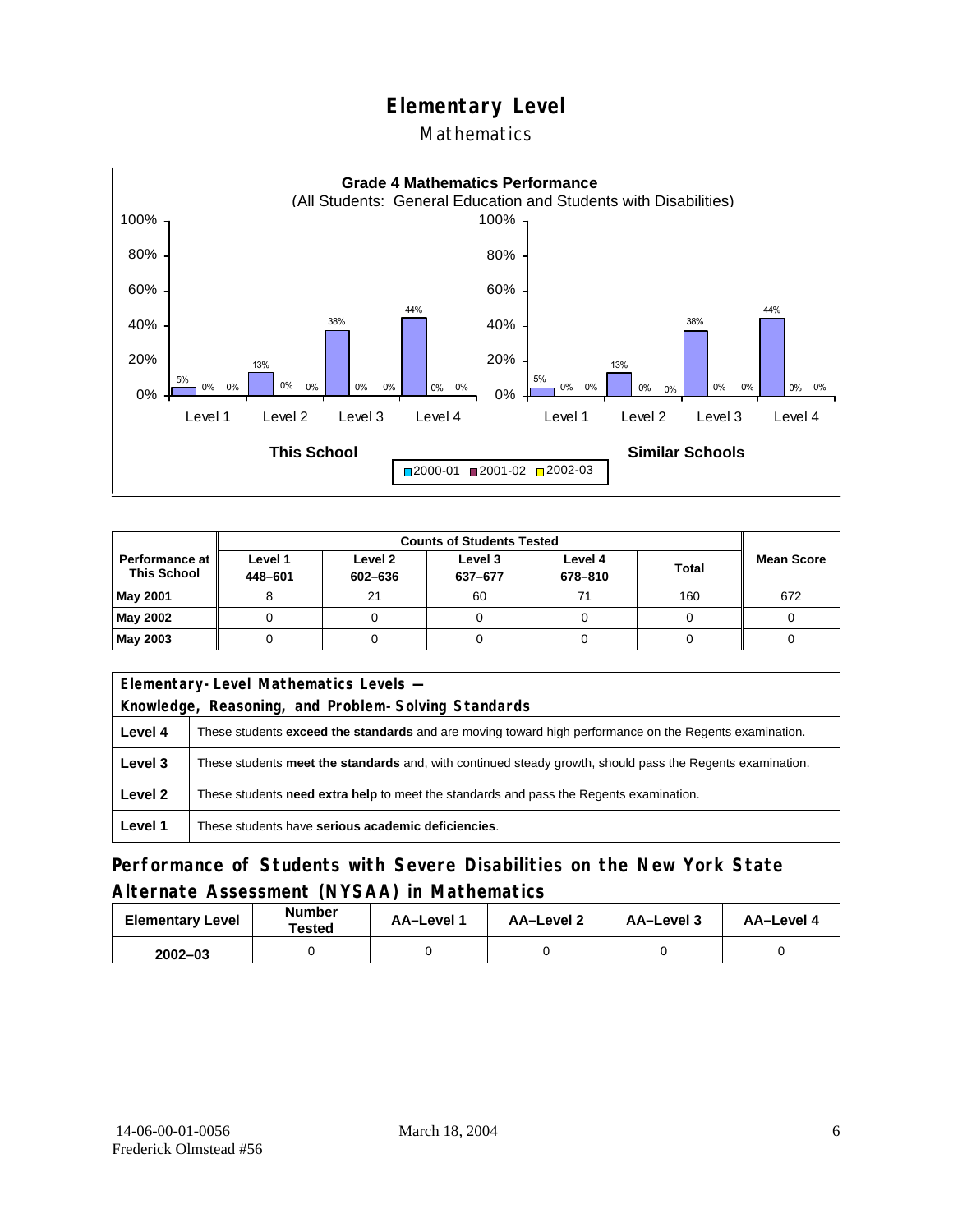# **Elementary Level**

Science Multiple-Choice



**All Students** 

|                 |     | Number Tested   Number Above SDL   Mean Score |  |  |  |  |  |
|-----------------|-----|-----------------------------------------------|--|--|--|--|--|
| <b>May 2001</b> | 157 | 133                                           |  |  |  |  |  |
| May 2002        |     |                                               |  |  |  |  |  |
| May 2003        |     |                                               |  |  |  |  |  |

| Grade 4 Science - Knowledge, Reasoning, and Problem-Solving Standards |                                                                                                                                                                                                                                          |  |  |  |  |
|-----------------------------------------------------------------------|------------------------------------------------------------------------------------------------------------------------------------------------------------------------------------------------------------------------------------------|--|--|--|--|
| <b>Multiple-Choice</b><br><b>Test Component</b>                       | This component contains 45 multiple-choice questions based upon the New York State Elementary<br>Science Syllabus and referenced to the New York State Learning Standards for Mathematics, Science<br>and Technology (Elementary Level). |  |  |  |  |
| <b>State Designated</b>                                               | Students who correctly answer fewer than 30 of the 45 questions of the multiple-choice test component                                                                                                                                    |  |  |  |  |
| Level (SDL)                                                           | must receive academic intervention services in the following term of instruction.                                                                                                                                                        |  |  |  |  |
| <b>School Mean</b>                                                    | For the multiple-choice test component, the mean score is the average number of correct answers for                                                                                                                                      |  |  |  |  |
| <b>Scores</b>                                                         | students tested. If all tested students answered all questions correctly, this score would be 45.                                                                                                                                        |  |  |  |  |

# **Elementary Level**

#### Science Performance Test

The elementary-level science test is composed of two sections, the multiple-choice section (described above) and the performance test. The performance test is not used to determine the need for academic intervention services or for accountability purposes because not all students are administered the same three tasks.

| <b>All Students</b>                       |     |    |  |  |  |  |
|-------------------------------------------|-----|----|--|--|--|--|
| <b>Number Tested</b><br><b>Mean Score</b> |     |    |  |  |  |  |
| May 2001                                  | 155 | 36 |  |  |  |  |
| May 2002                                  |     |    |  |  |  |  |
| <b>May 2003</b>                           |     |    |  |  |  |  |

### **Performance of Students with Severe Disabilities on the New York State Alternate Assessment (NYSAA) in Science**

| <b>Elementary Level</b> | <b>Number</b><br>Tested | AA-Level 1 | <b>AA-Level 2</b> | AA-Level 3 | AA-Level 4 |
|-------------------------|-------------------------|------------|-------------------|------------|------------|
| $2002 - 03$             |                         |            |                   |            |            |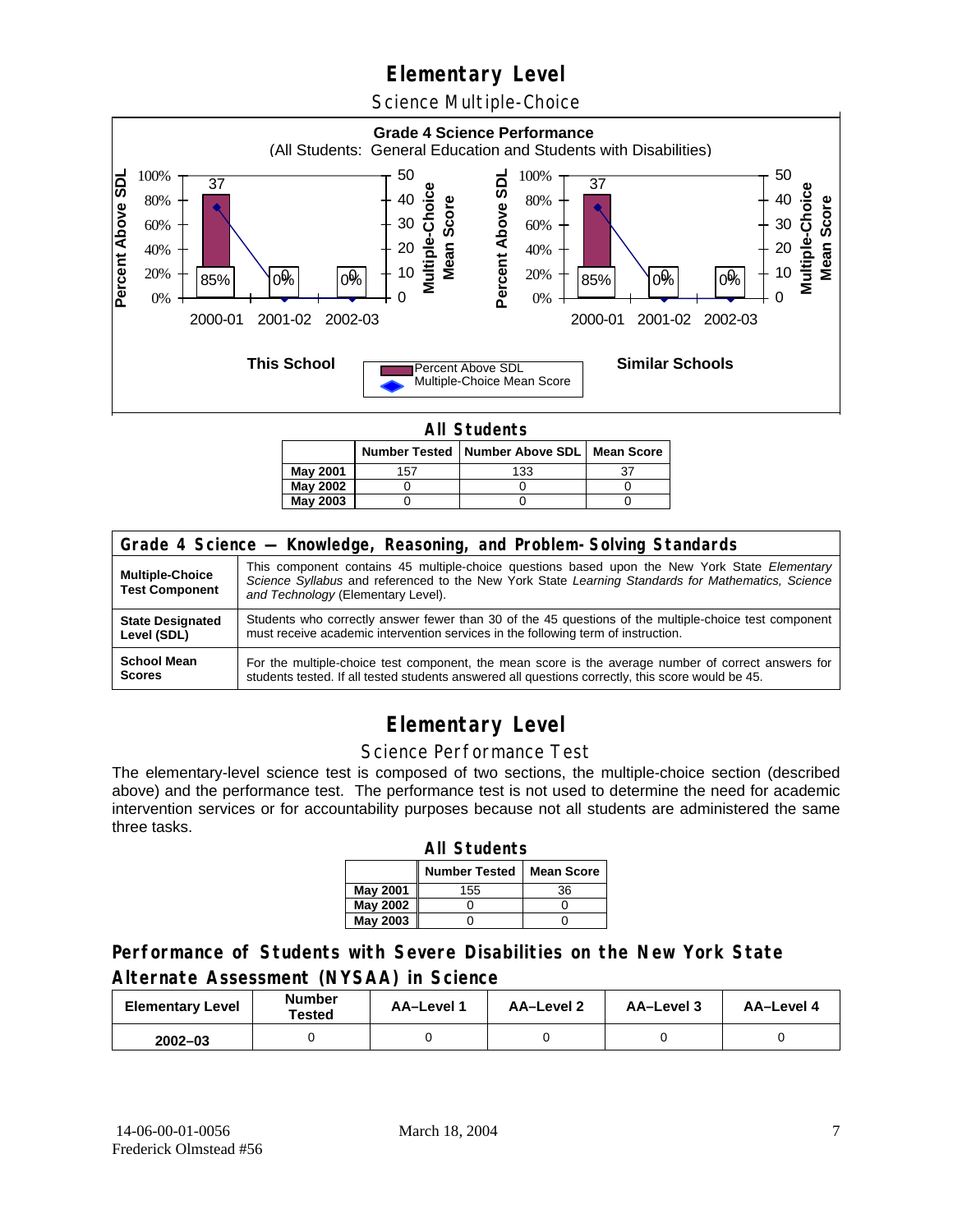English Language Arts



|                                      |                    | <b>Counts of Students Tested</b> |                    |                    |              |                   |  |  |
|--------------------------------------|--------------------|----------------------------------|--------------------|--------------------|--------------|-------------------|--|--|
| Performance at<br><b>This School</b> | Level 1<br>527-661 | Level 2<br>662-700               | Level 3<br>701-738 | Level 4<br>739-830 | <b>Total</b> | <b>Mean Score</b> |  |  |
| May 2001                             | 0                  | 0                                | 0                  | 0                  | 0            | 0                 |  |  |
|                                      | Level 1<br>527-659 | Level 2<br>660-698               | Level 3<br>699-737 | Level 3<br>738-830 | Total        |                   |  |  |
| <b>March 2002</b>                    | 2                  | 38                               | 48                 | 19                 | 107          | 711               |  |  |
|                                      | Level 1<br>527-657 | Level 2<br>658-696               | Level 3<br>697-736 | Level 4<br>737-830 | Total        |                   |  |  |
| January 2003                         | 11                 | 47                               | 48                 | 8                  | 114          | 696               |  |  |

|         | Middle-Level English Language Arts Levels — Listening, Reading, and Writing Standards                         |  |  |  |  |
|---------|---------------------------------------------------------------------------------------------------------------|--|--|--|--|
| Level 4 | These students <b>exceed the standards</b> and are moving toward high performance on the Regents examination. |  |  |  |  |
| Level 3 | These students meet the standards and, with continued steady growth, should pass the Regents examination.     |  |  |  |  |
| Level 2 | These students <b>need extra help</b> to meet the standards and pass the Regents examination.                 |  |  |  |  |
| Level 1 | These students have serious academic deficiencies.                                                            |  |  |  |  |

**Performance of Limited English Proficient Students Taking the New York State English as a Second Language Achievement Test (NYSESLAT) as the Measure of English Language Arts Achievement**

| Grade 8 | <b>Number</b><br>Tested | Level 1 | Level 2 | Level 3 | Level 4 |
|---------|-------------------------|---------|---------|---------|---------|
| 2003    |                         |         |         |         |         |

**Performance of Students with Severe Disabilities on the New York State Alternate Assessment (NYSAA) in English** 

| Grade 8     | Number<br>Tested | AA-Level 1 | AA-Level 2 | AA-Level 3 | AA-Level 4 |
|-------------|------------------|------------|------------|------------|------------|
| $2002 - 03$ |                  |            |            |            |            |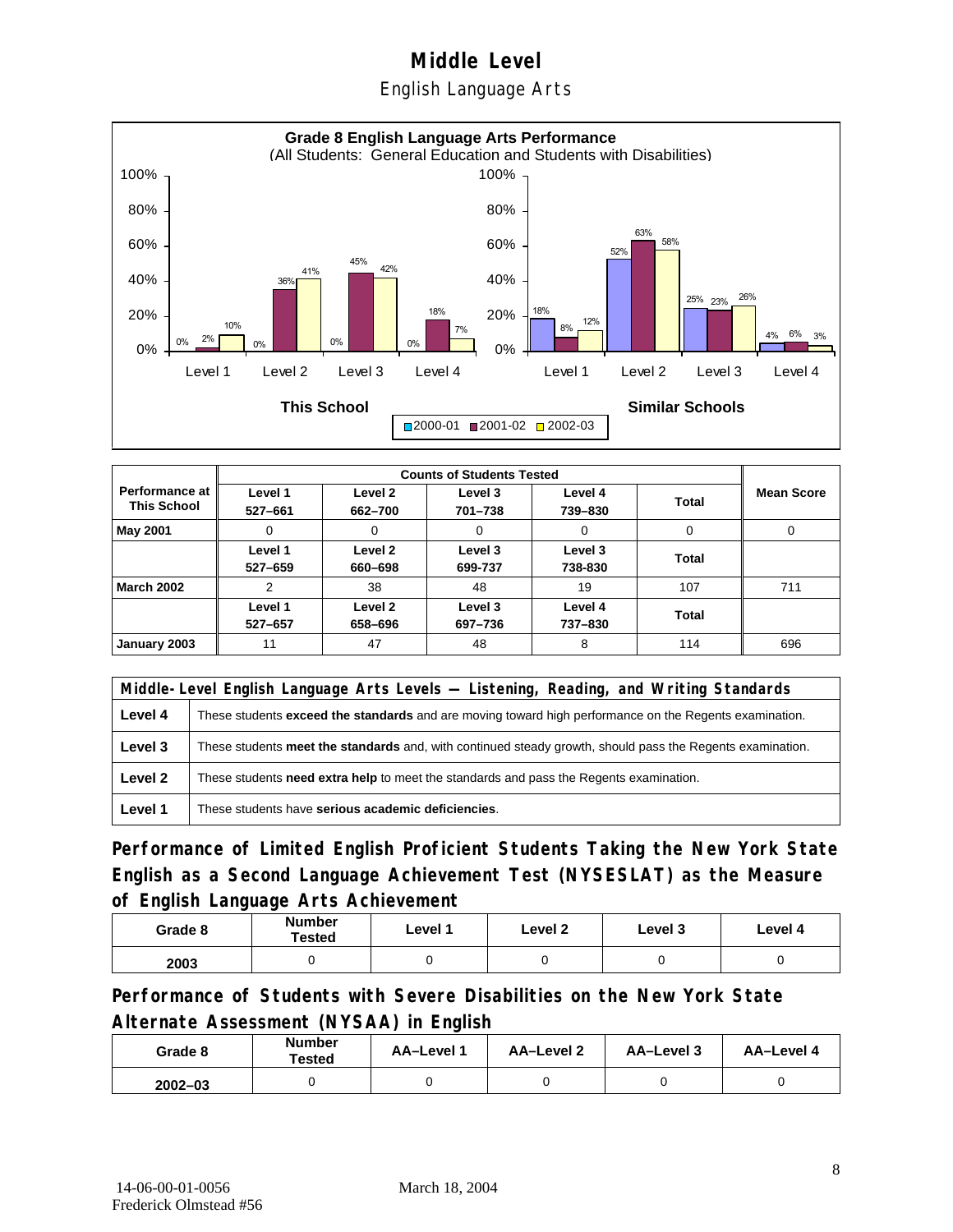### **Mathematics**



| <b>Counts of Students Tested</b>     |                    |                    |                    |                    |              |                   |  |
|--------------------------------------|--------------------|--------------------|--------------------|--------------------|--------------|-------------------|--|
| Performance at<br><b>This School</b> | Level 1<br>517-680 | Level 2<br>681-715 | Level 3<br>716-759 | Level 4<br>760-882 | <b>Total</b> | <b>Mean Score</b> |  |
| May 2001                             |                    |                    |                    |                    |              |                   |  |
| May 2002                             |                    | 24                 | 62                 | 19                 | 108          | 734               |  |
| May 2003                             |                    | 29                 | 66                 |                    | 112          | 721               |  |

|         | Middle-Level Mathematics Levels — Knowledge, Reasoning, and Problem-Solving Standards                         |  |  |  |  |
|---------|---------------------------------------------------------------------------------------------------------------|--|--|--|--|
| Level 4 | These students <b>exceed the standards</b> and are moving toward high performance on the Regents examination. |  |  |  |  |
| Level 3 | These students meet the standards and, with continued steady growth, should pass the Regents examination.     |  |  |  |  |
| Level 2 | These students <b>need extra help</b> to meet the standards and pass the Regents examination.                 |  |  |  |  |
| Level 1 | These students have serious academic deficiencies.                                                            |  |  |  |  |

### **Performance of Students with Severe Disabilities on the New York State Alternate Assessment (NYSAA) in Mathematics**

| <b>Middle Level</b> | <b>Number</b><br>Tested | <b>AA–Level</b> 1 | AA-Level 2 | AA-Level 3 | AA-Level 4 |
|---------------------|-------------------------|-------------------|------------|------------|------------|
| $2002 - 03$         |                         |                   |            |            |            |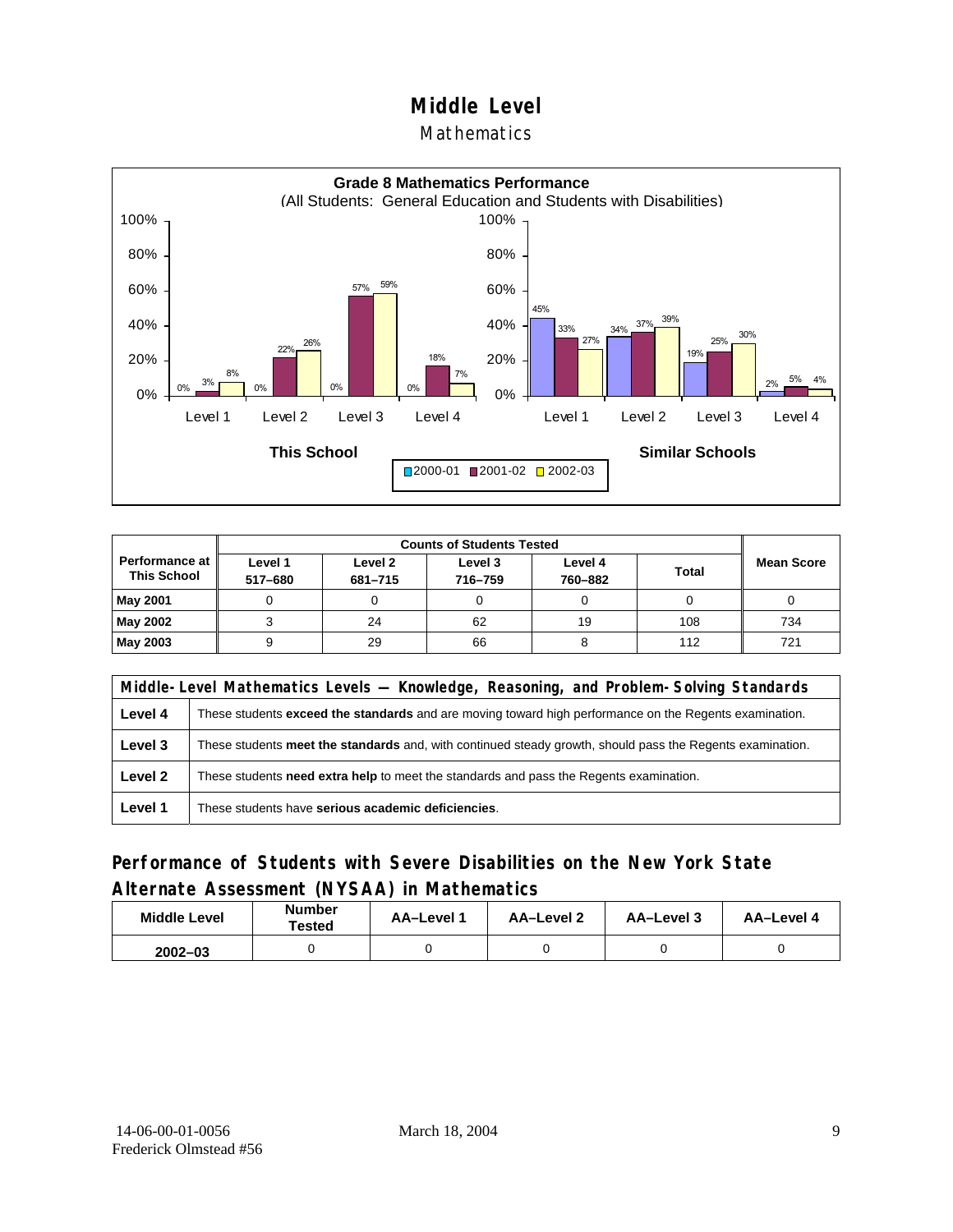#### **Science**



| <b>Performance at This School</b> |                        |         |         |          |         |       |                   |
|-----------------------------------|------------------------|---------|---------|----------|---------|-------|-------------------|
|                                   |                        | Level 1 | Level 2 | Level 3  | Level 4 | Total | <b>Mean Score</b> |
| <b>June 2002</b>                  | l Middle-Level Science |         |         | 45<br>61 |         | 108   | 82                |
|                                   | <b>Regents Science</b> |         |         |          |         |       |                   |
| January/                          | Middle-Level Science   |         | 16      | 66       | 24      | 107   | 76                |
| June 2003   Regents Science       |                        |         |         |          |         |       |                   |

| Middle-Level Science Levels — Knowledge, Reasoning, and Problem-Solving Standards* |                                                                                                                                                                                                     |  |  |  |  |  |
|------------------------------------------------------------------------------------|-----------------------------------------------------------------------------------------------------------------------------------------------------------------------------------------------------|--|--|--|--|--|
| Level 4                                                                            | These students <b>exceed the standards</b> on the middle-level science test and are moving toward high performance<br>on the Regents examinations or score 85–100 on a Regents science examination. |  |  |  |  |  |
| Level 3                                                                            | These students meet the standards on the middle-level science test and, with continued steady growth, should<br>pass the Regents examinations or score 65–84 on a Regents science examination.      |  |  |  |  |  |
| Level 2                                                                            | These students need extra help to meet the standards for middle-level science and to pass the Regents<br>examinations or score 55–64 on a Regents science examination.                              |  |  |  |  |  |
| Level 1                                                                            | These students have serious academic deficiencies as evidenced in the middle-level science test or score 0–54<br>on a Regents science examination.                                                  |  |  |  |  |  |

\*Students may demonstrate proficiency in middle-level science by scoring at Level 3 or above on the middle-level science test or by scoring 65 or above on a Regents examination in science.

### **Performance of Students with Severe Disabilities on the New York State Alternate Assessment (NYSAA) in Science**

| Middle-Level | <b>Number</b><br>Tested | AA-Level 1 | AA-Level 2 | AA-Level 3 | AA-Level 4 |  |
|--------------|-------------------------|------------|------------|------------|------------|--|
| $2002 - 03$  |                         |            |            |            |            |  |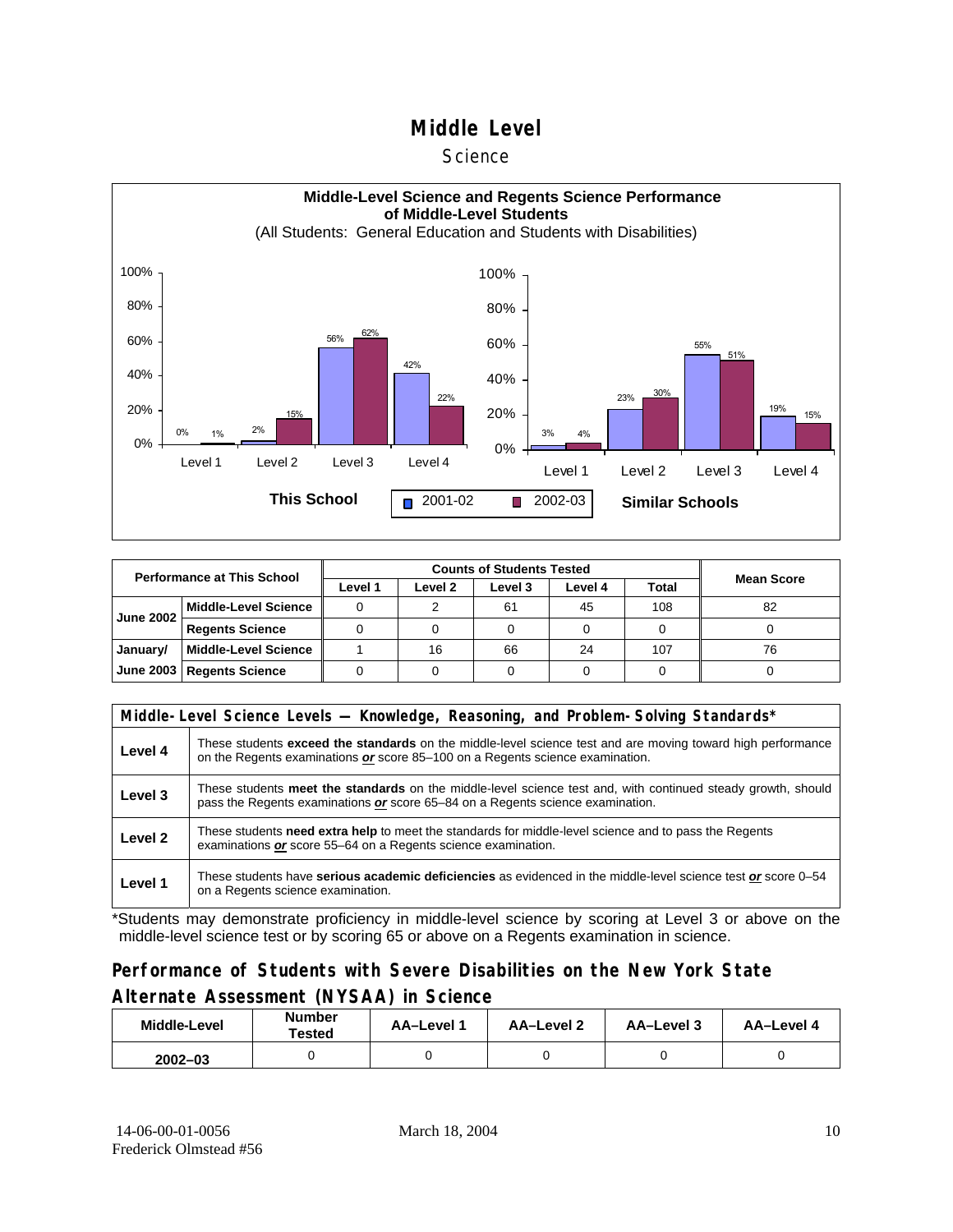# **Analysis of Student Subgroup Performance**

Historically, on State assessments the average performance of Black, Hispanic, and Native American students has been lower than that of White and Asian students. Similarly, students from lowincome families have not performed as well as those from higher income families. A high priority of the Board of Regents is to eliminate these gaps in student performance. In addition, Title I of the federal Elementary and Secondary Education Act includes explicit requirements "to ensure that students served by Title I are given the same opportunity to achieve to high standards and are held to the same high expectations as all students in each State."

This section of the school report card provides performance data for two years by racial/ethnic group, disability status, gender, English proficiency status, income level, and migrant status. The purpose of the student subgroup analyses is to determine if students who perform below the standards in any school tend to fall into particular groups, such as minority students, limited English proficient students, or economically disadvantaged students. If these analyses provide evidence that students in one of the groups achieve at a lower level than other students, the school and community should examine the reasons for this lower performance and make necessary changes in curriculum, instruction, and student support services to remedy these performance gaps. If your school did not report data for the 2002-03 school year for a subject and grade, a table showing data for subgroups in that subject and grade will not be included in the *Analysis*.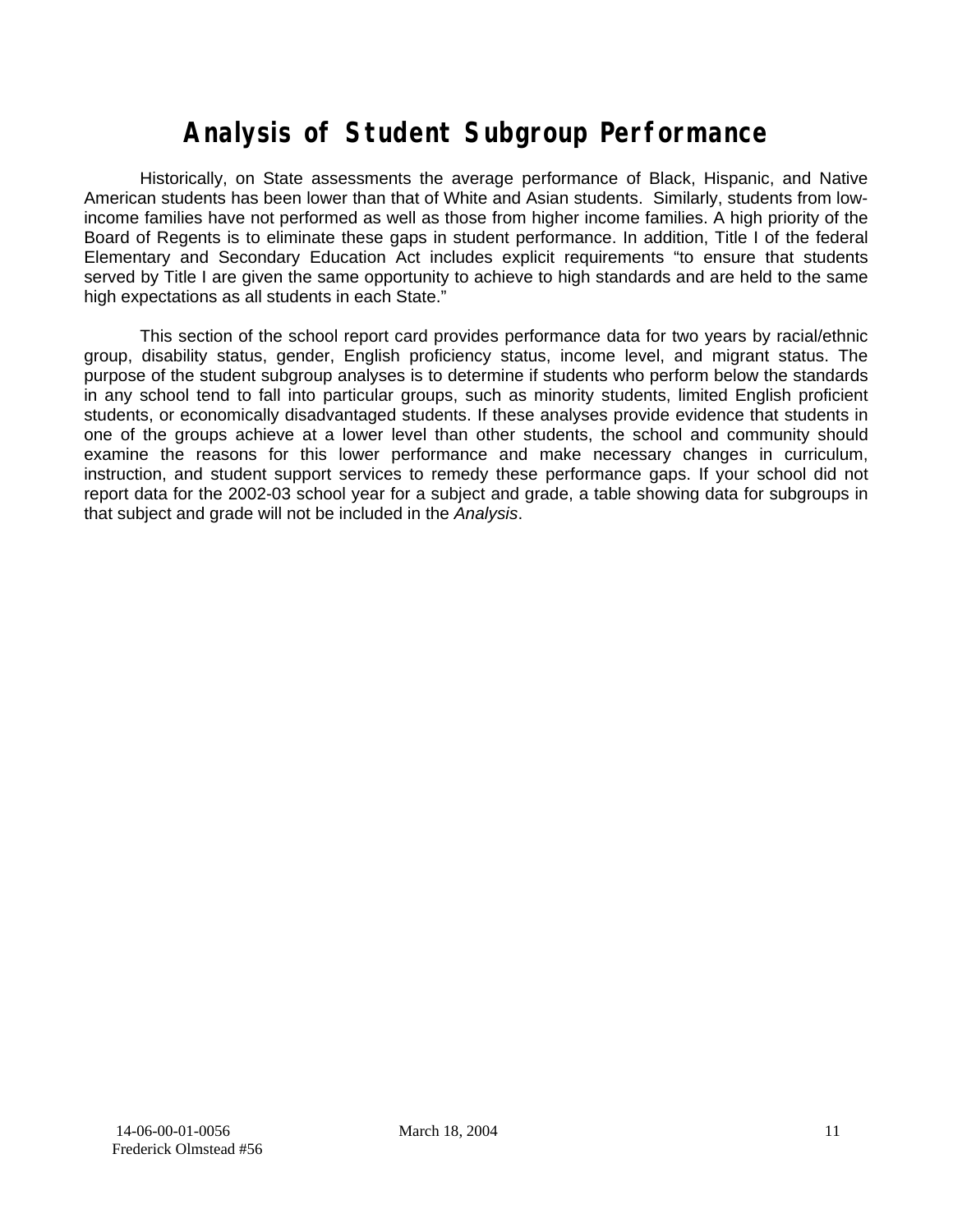# English Language Arts

|                                              |                |             | ັ<br>$2001 - 02$                                                  |     | 2002-03        |                                                                   |         |     |  |
|----------------------------------------------|----------------|-------------|-------------------------------------------------------------------|-----|----------------|-------------------------------------------------------------------|---------|-----|--|
| <b>Student Subgroup</b>                      | <b>Tested</b>  |             | <b>Percentages of Tested</b><br><b>Students Scoring at Levels</b> |     | <b>Tested</b>  | <b>Percentages of Tested</b><br><b>Students Scoring at Levels</b> |         |     |  |
|                                              |                | $2 - 4$     | $3 - 4$                                                           | 4   |                | $2 - 4$                                                           | $3 - 4$ | 4   |  |
| <b>Results by Race/Ethnicity</b>             |                |             |                                                                   |     |                |                                                                   |         |     |  |
| American Indian/Alaskan Native               | $\overline{2}$ | $\mathbf s$ | $\mathbf s$                                                       | s   | $\mathbf 0$    | 0%                                                                | 0%      | 0%  |  |
| <b>Black</b>                                 | 52             | 98%         | 48%                                                               | 8%  | 69             | 87%                                                               | 41%     | 3%  |  |
| Hispanic                                     | 6              | 100%        | 33%                                                               | 17% | 9              | s                                                                 | s       | s   |  |
| Asian or Pacific Islander                    | 3              | s           | s                                                                 | s   | $\overline{2}$ | s                                                                 | s       | s   |  |
| White                                        | 44             | 98%         | 80%                                                               | 25% | 34             | 94%                                                               | 68%     | 15% |  |
| Total                                        | 107            | 98%         | 63%                                                               | 18% | 114            | 90%                                                               | 49%     | 7%  |  |
| Small Group Totals (s)                       | 5              | 100%        | 100%                                                              | 60% | 11             | 100%                                                              | 45%     | 9%  |  |
| <b>Results by Disability Status</b>          |                |             |                                                                   |     |                |                                                                   |         |     |  |
| General-education students                   | 101            | 99%         | 65%                                                               | 19% | 99             | 96%                                                               | 55%     | 8%  |  |
| Students with disabilities                   | 6              | 83%         | 17%                                                               | 0%  | 15             | 53%                                                               | 13%     | 0%  |  |
| Total                                        | 107            | 98%         | 63%                                                               | 18% | 114            | 90%                                                               | 49%     | 7%  |  |
| <b>Results by Gender</b>                     |                |             |                                                                   |     |                |                                                                   |         |     |  |
| Female                                       | 52             | 100%        | 71%                                                               | 25% | 47             | 91%                                                               | 60%     | 15% |  |
| Male                                         | 55             | 96%         | 55%                                                               | 11% | 67             | 90%                                                               | 42%     | 1%  |  |
| Total                                        | 107            | 98%         | 63%                                                               | 18% | 114            | 90%                                                               | 49%     | 7%  |  |
| <b>Results by English Proficiency Status</b> |                |             |                                                                   |     |                |                                                                   |         |     |  |
| English proficient                           | 107            | 98%         | 63%                                                               | 18% | 114            | 90%                                                               | 49%     | 7%  |  |
| Limited English proficient                   | $\mathbf 0$    | 0%          | 0%                                                                | 0%  | $\Omega$       | 0%                                                                | 0%      | 0%  |  |
| Total                                        | 107            | 98%         | 63%                                                               | 18% | 114            | 90%                                                               | 49%     | 7%  |  |
| <b>Results by Income Level</b>               |                |             |                                                                   |     |                |                                                                   |         |     |  |
| Economically disadvantaged                   | 50             | 100%        | 54%                                                               | 12% | 64             | 89%                                                               | 45%     | 3%  |  |
| Not disadvantaged                            | 57             | 96%         | 70%                                                               | 23% | 50             | 92%                                                               | 54%     | 12% |  |
| Total                                        | 107            | 98%         | 63%                                                               | 18% | 114            | 90%                                                               | 49%     | 7%  |  |
| <b>Results by Migrant Status</b>             |                |             |                                                                   |     |                |                                                                   |         |     |  |
| Migrant family                               | $\mathbf 0$    | 0%          | 0%                                                                | 0%  | 0              | 0%                                                                | 0%      | 0%  |  |
| Not migrant family                           | 107            | 98%         | 63%                                                               | 18% | 114            | 90%                                                               | 49%     | 7%  |  |
| Total                                        | 107            | 98%         | 63%                                                               | 18% | 114            | 90%                                                               | 49%     | 7%  |  |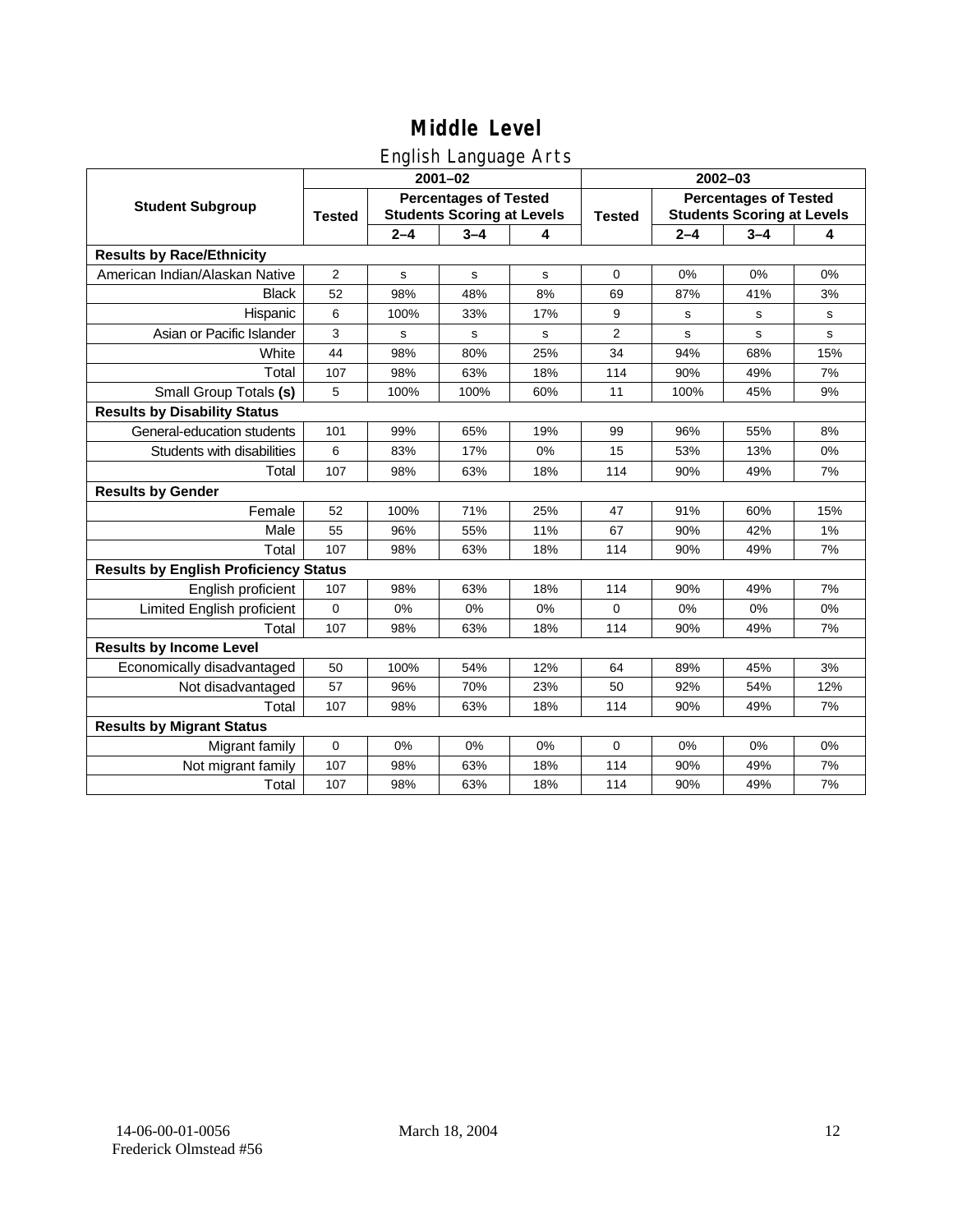### Mathematics

|                                              |               |         | $2001 - 02$                                                       |     | $2002 - 03$    |                                                                   |         |     |  |
|----------------------------------------------|---------------|---------|-------------------------------------------------------------------|-----|----------------|-------------------------------------------------------------------|---------|-----|--|
| <b>Student Subgroup</b>                      | <b>Tested</b> |         | <b>Percentages of Tested</b><br><b>Students Scoring at Levels</b> |     | <b>Tested</b>  | <b>Percentages of Tested</b><br><b>Students Scoring at Levels</b> |         |     |  |
|                                              |               | $2 - 4$ | $3 - 4$                                                           | 4   |                | $2 - 4$                                                           | $3 - 4$ | 4   |  |
| <b>Results by Race/Ethnicity</b>             |               |         |                                                                   |     |                |                                                                   |         |     |  |
| American Indian/Alaskan Native               | 3             | s       | s                                                                 | s   | $\Omega$       | 0%                                                                | 0%      | 0%  |  |
| <b>Black</b>                                 | 51            | 98%     | 67%                                                               | 8%  | 70             | 89%                                                               | 56%     | 6%  |  |
| Hispanic                                     | 6             | 100%    | 67%                                                               | 0%  | 9              | s                                                                 | s       | s   |  |
| Asian or Pacific Islander                    | 3             | s       | s                                                                 | s   | $\overline{2}$ | s                                                                 | s       | s   |  |
| White                                        | 45            | 98%     | 84%                                                               | 31% | 31             | 97%                                                               | 87%     | 6%  |  |
| Total                                        | 108           | 97%     | 75%                                                               | 18% | 112            | 92%                                                               | 66%     | 7%  |  |
| Small Group Totals (s)                       | 6             | 83%     | 83%                                                               | 17% | 11             | 100%                                                              | 73%     | 18% |  |
| <b>Results by Disability Status</b>          |               |         |                                                                   |     |                |                                                                   |         |     |  |
| General-education students                   | 102           | 97%     | 76%                                                               | 19% | 98             | 95%                                                               | 72%     | 7%  |  |
| Students with disabilities                   | 6             | 100%    | 50%                                                               | 0%  | 14             | 71%                                                               | 21%     | 7%  |  |
| Total                                        | 108           | 97%     | 75%                                                               | 18% | 112            | 92%                                                               | 66%     | 7%  |  |
| <b>Results by Gender</b>                     |               |         |                                                                   |     |                |                                                                   |         |     |  |
| Female                                       | 53            | 98%     | 70%                                                               | 23% | 46             | 91%                                                               | 67%     | 11% |  |
| Male                                         | 55            | 96%     | 80%                                                               | 13% | 66             | 92%                                                               | 65%     | 5%  |  |
| Total                                        | 108           | 97%     | 75%                                                               | 18% | 112            | 92%                                                               | 66%     | 7%  |  |
| <b>Results by English Proficiency Status</b> |               |         |                                                                   |     |                |                                                                   |         |     |  |
| English proficient                           | 108           | 97%     | 75%                                                               | 18% | 112            | 92%                                                               | 66%     | 7%  |  |
| Limited English proficient                   | 0             | 0%      | 0%                                                                | 0%  | $\Omega$       | 0%                                                                | 0%      | 0%  |  |
| Total                                        | 108           | 97%     | 75%                                                               | 18% | 112            | 92%                                                               | 66%     | 7%  |  |
| <b>Results by Income Level</b>               |               |         |                                                                   |     |                |                                                                   |         |     |  |
| Economically disadvantaged                   | 50            | 96%     | 68%                                                               | 12% | 63             | 90%                                                               | 62%     | 5%  |  |
| Not disadvantaged                            | 58            | 98%     | 81%                                                               | 22% | 49             | 94%                                                               | 71%     | 10% |  |
| Total                                        | 108           | 97%     | 75%                                                               | 18% | 112            | 92%                                                               | 66%     | 7%  |  |
| <b>Results by Migrant Status</b>             |               |         |                                                                   |     |                |                                                                   |         |     |  |
| Migrant family                               | 0             | 0%      | 0%                                                                | 0%  | $\Omega$       | 0%                                                                | 0%      | 0%  |  |
| Not migrant family                           | 108           | 97%     | 75%                                                               | 18% | 112            | 92%                                                               | 66%     | 7%  |  |
| Total                                        | 108           | 97%     | 75%                                                               | 18% | 112            | 92%                                                               | 66%     | 7%  |  |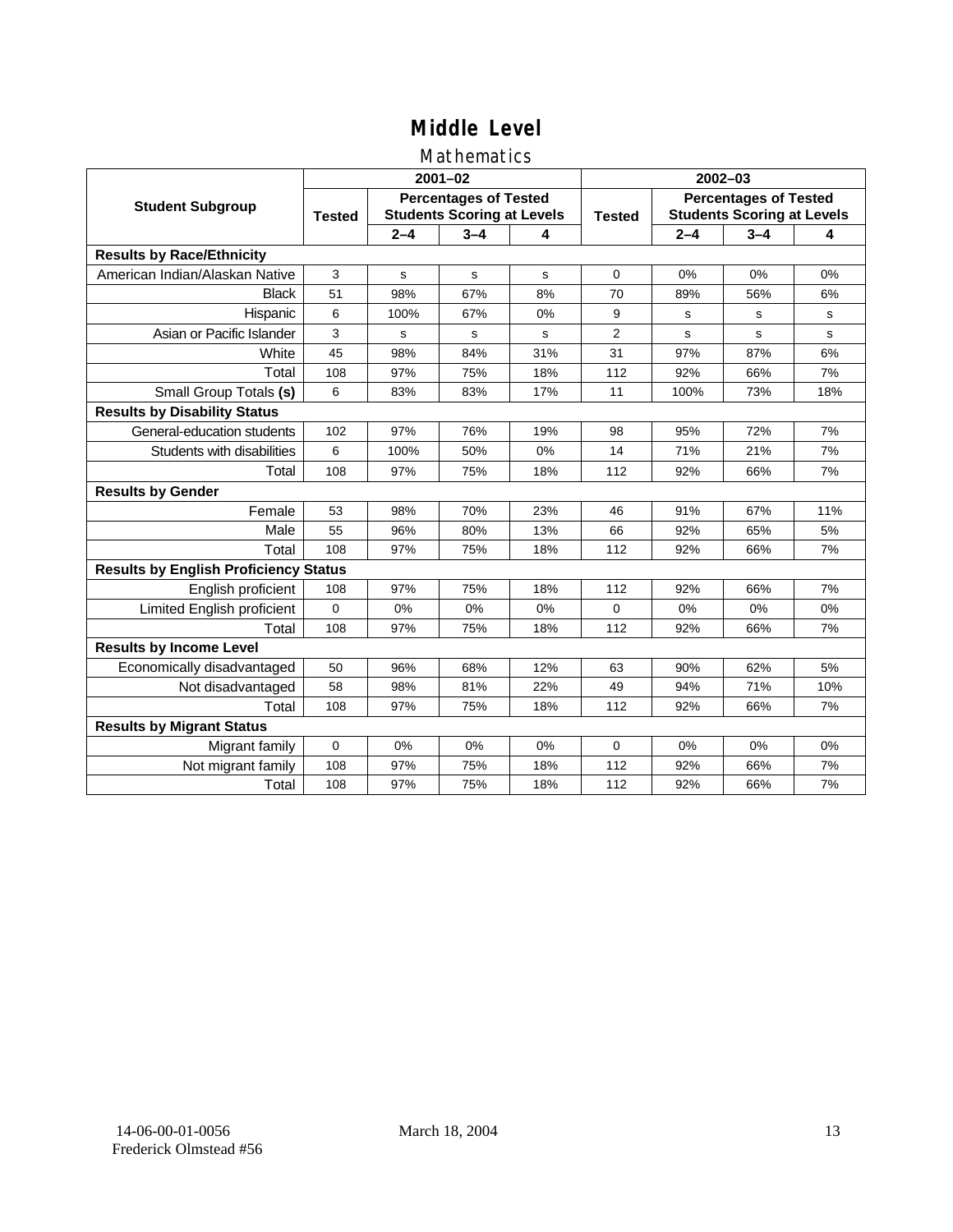### **Science**

|                                              |               |         | $2001 - 02$                                                       |       | $2002 - 03$    |                                                                   |         |     |
|----------------------------------------------|---------------|---------|-------------------------------------------------------------------|-------|----------------|-------------------------------------------------------------------|---------|-----|
| <b>Student Subgroup</b>                      | <b>Tested</b> |         | <b>Percentages of Tested</b><br><b>Students Scoring at Levels</b> |       | <b>Tested</b>  | <b>Percentages of Tested</b><br><b>Students Scoring at Levels</b> |         |     |
|                                              |               | $2 - 4$ | $3 - 4$                                                           | 4     |                | $2 - 4$                                                           | $3 - 4$ | 4   |
| <b>Results by Race/Ethnicity</b>             |               |         |                                                                   |       |                |                                                                   |         |     |
| American Indian/Alaskan Native               | 3             | s       | s                                                                 | s     | $\mathbf 0$    | 0%                                                                | 0%      | 0%  |
| <b>Black</b>                                 | 52            | 100%    | 96%                                                               | 25%   | 65             | 98%                                                               | 78%     | 14% |
| Hispanic                                     | 6             | 100%    | 100%                                                              | 33%   | 9              | s                                                                 | s       | s   |
| Asian or Pacific Islander                    | 3             | s       | s                                                                 | s     | $\overline{2}$ | s                                                                 | s       | s   |
| White                                        | 44            | 100%    | 100%                                                              | 57%   | 31             | 100%                                                              | 94%     | 39% |
| Total                                        | 108           | 100%    | 98%                                                               | 42%   | 107            | 99%                                                               | 84%     | 22% |
| Small Group Totals (s)                       | 6             | 100%    | 100%                                                              | 83%   | 11             | 100%                                                              | 91%     | 27% |
| <b>Results by Disability Status</b>          |               |         |                                                                   |       |                |                                                                   |         |     |
| General-education students                   | 102           | 100%    | 98%                                                               | 44%   | 95             | 99%                                                               | 87%     | 25% |
| Students with disabilities                   | 6             | 100%    | 100%                                                              | 0%    | 12             | 100%                                                              | 58%     | 0%  |
| Total                                        | 108           | 100%    | 98%                                                               | 42%   | 107            | 99%                                                               | 84%     | 22% |
| <b>Results by Gender</b>                     |               |         |                                                                   |       |                |                                                                   |         |     |
| Female                                       | 53            | 100%    | 100%                                                              | 38%   | 42             | 98%                                                               | 83%     | 17% |
| Male                                         | 55            | 100%    | 96%                                                               | 45%   | 65             | 100%                                                              | 85%     | 26% |
| Total                                        | 108           | 100%    | 98%                                                               | 42%   | 107            | 99%                                                               | 84%     | 22% |
| <b>Results by English Proficiency Status</b> |               |         |                                                                   |       |                |                                                                   |         |     |
| English proficient                           | 108           | 100%    | 98%                                                               | 42%   | 107            | 99%                                                               | 84%     | 22% |
| Limited English proficient                   | $\Omega$      | $0\%$   | $0\%$                                                             | $0\%$ | 0              | 0%                                                                | 0%      | 0%  |
| Total                                        | 108           | 100%    | 98%                                                               | 42%   | 107            | 99%                                                               | 84%     | 22% |
| <b>Results by Income Level</b>               |               |         |                                                                   |       |                |                                                                   |         |     |
| Economically disadvantaged                   | 51            | 100%    | 98%                                                               | 35%   | 60             | 100%                                                              | 83%     | 15% |
| Not disadvantaged                            | 57            | 100%    | 98%                                                               | 47%   | 47             | 98%                                                               | 85%     | 32% |
| Total                                        | 108           | 100%    | 98%                                                               | 42%   | 107            | 99%                                                               | 84%     | 22% |
| <b>Results by Migrant Status</b>             |               |         |                                                                   |       |                |                                                                   |         |     |
| Migrant family                               | $\mathbf 0$   | 0%      | 0%                                                                | 0%    | 0              | 0%                                                                | 0%      | 0%  |
| Not migrant family                           | 108           | 100%    | 98%                                                               | 42%   | 107            | 99%                                                               | 84%     | 22% |
| Total                                        | 108           | 100%    | 98%                                                               | 42%   | 107            | 99%                                                               | 84%     | 22% |